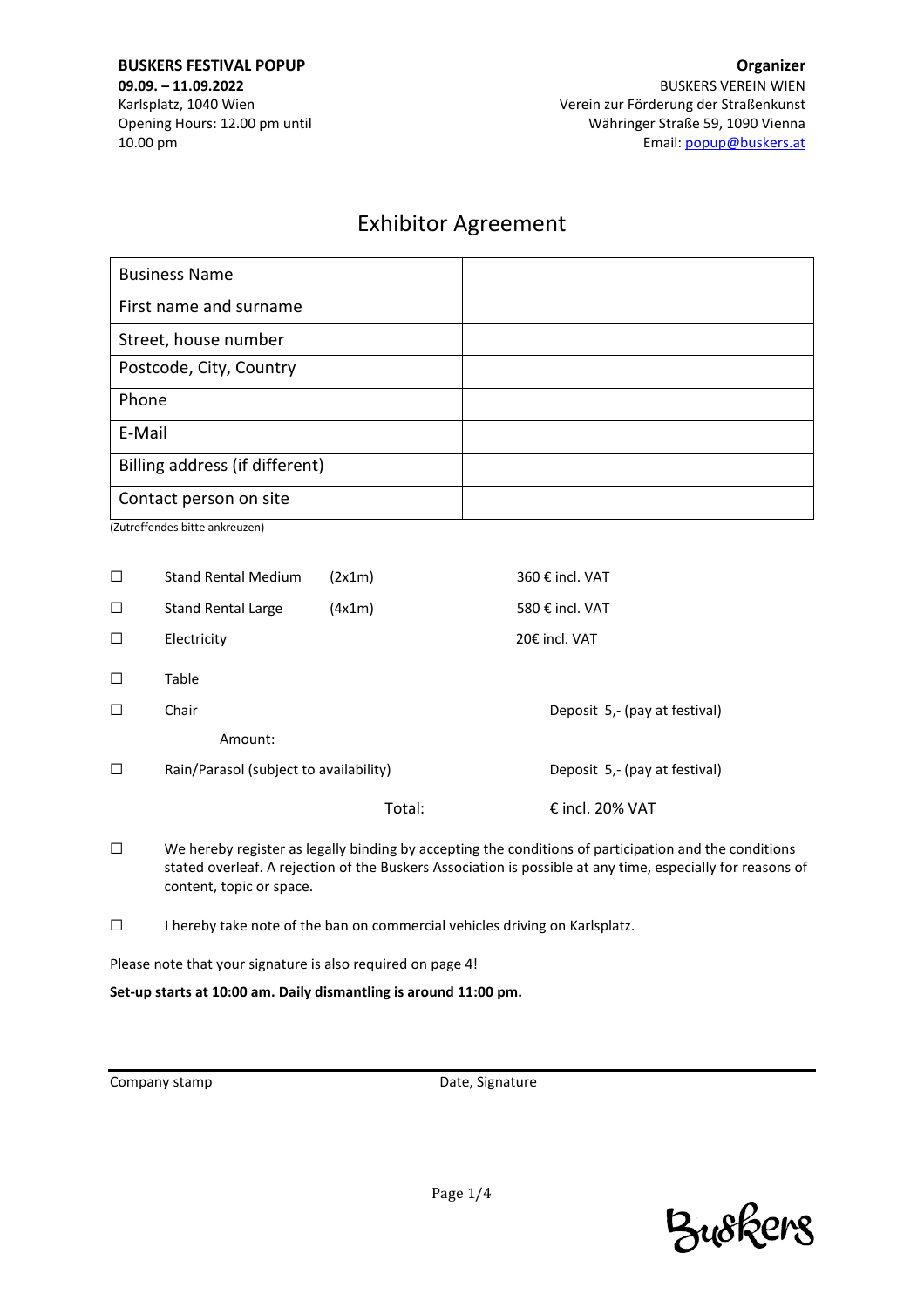# **BUSKERS FESTIVAL POPUP**

**09.09. – 11.09.2022** Karlsplatz, 1040 Wien Opening Hours: 12.00 pm until 10.00 pm

## **1. rental prices / minimum stand size**

1.1 The prices for stand fees and services can be found in the valid price lists. Each square metre or part thereof shall be charged as a whole square metre.

1.2 Unless otherwise stated, all rental and other charges are gross prices, which include the statutory value added tax.

#### **2. registration**

2.1 The registration must be made in writing on the forms sent by Buskers Verein Wien, which must be completed in full and stamped with the company stamp and legally binding signature. A copy of the relevant trade licence must also be enclosed. Participation is unfortunately not possible without a trade licence.

2.2 Conditions or reservations stated by the exhibitor in the registration form will not be considered. Special requests for places, which will be taken into account as far as possible, do not constitute a condition for participation. An exclusion of competition will not be granted.

2.3 By submitting the signed application, the Exhibitor acknowledges the Conditions of Participation, the valid prices and the technical guidelines issued later.

2.4 The exhibitor shall be liable for any consequences resulting from the inaccurate, incomplete or erroneous completion of the registration form.

2.5 For the purposes of these Conditions of Participation, the exhibitor is the legal entity and commercial partnership in whose name the binding registration is made.

2.6 The registration is a binding offer, irrespective of the admission on the part of the Association. The registration is only completed and binding upon receipt by Buskers Verein Wien until admission or final non-admission.

2.7 The information on the exhibitor registration is stored for automatic processing.

#### **3. admission - rental contract**

3.1 Admission as an exhibitor shall be confirmed in writing and shall only be valid for the exhibitor named therein. The order contract between Buskers Verein Wien and the exhibitor is concluded when the admission is sent (by e-mail).

3.2 There is no legal entitlement to admission.

3.3 Buskers Verein Wien shall be entitled to revoke the admission granted if it has been granted on the basis of incorrect conditions or information or if the conditions for admission cease to apply later.

3.4 If the exhibitor appoints or commissions persons as his representatives, he shall be liable for their activities and shall accept all legal acts against him.

BUSKERS VEREIN WIEN Verein zur Förderung der Straßenkunst Währinger Straße 59, 1090 Vienna Email[: popup@buskers.at](mailto:popup@buskers.at)

#### **4. placement - stand construction and Provision of the area**

4.1 Buskers Verein Wien shall provide space in the registered offer area. The size and location of the space shall be in accordance with the wishes within the scope of the given possibilities. The organizer reserves the right to classify the space according to product groups.

4.2 If compelling technical or organisational reasons so require, the Organiser shall be entitled, in deviation from the stand allocation, to arrange for the Exhibitor to have a stand in a different location, to change the size of the exhibitor area, to relocate or close entrances and exits to the exhibition area.

4.3 Any exchange of exhibition space between exhibitors must be approved by Buskers Verein Wien.

4.4 The dimensions stated by Buskers Verein Wien in writing or in the floor plan are for guidance only. It is recommended that the exhibitor determine the required exact dimensions on site and at the same time determine the special features of the exhibitor area, such as columns, windows, technical installations, etc. The exhibitor is also advised to take all necessary precautions in order to ensure that the dimensions are correct. Protrusions, pillars, columns and installation connections are part of the allocated area. The exhibitor is obliged to take appropriate account of the condition and load-bearing capacity of the floor. If this is not done, the exhibitor shall be liable for any consequences.

4.5 Attendance obligations. The Buskers Verein Wien is entitled to dispose of the stand otherwise if assembly has not commenced by 11.30 a.m. on the day of the event. The exhibitor is obliged to occupy the stand during the entire period and to fill it with personnel. The stand may not be dismantled before the start of the official dismantling period. In the event of noncompliance, a contractual penalty of 10% of the rental price shall be payable.

#### **5. terms of payment**

5.1 Invoices must always be paid before the start of the event.

5.2 All invoice amounts shall be paid in cash at the venue without deduction or shall be transferred in advance to the Association's account stating the purpose of the payment. Recipient: Buskers Verein Wien - Association for the Promotion of Street Art

#### **IBAN: AT40 3200 0000 1145 7876 BIC: RLNWATWW Subject: "Stand rental2022" + name of exhibitor**

If invoices are sent to a third party on the instructions of the exhibitor, the exhibitor shall nevertheless remain the debtor.

5.3 Irrespective of the continuation of his payment obligation, the exhibitor loses his claim to participation in the event if the rent has not been received on time. In the event of late payment of the invoices, default interest of 3.5% p.a. shall be charged.

5.4 Complaints must be made in writing within 30 days of the invoice date. Later complaints will not be accepted. Irrespective

Page 2/4



## **Organizer**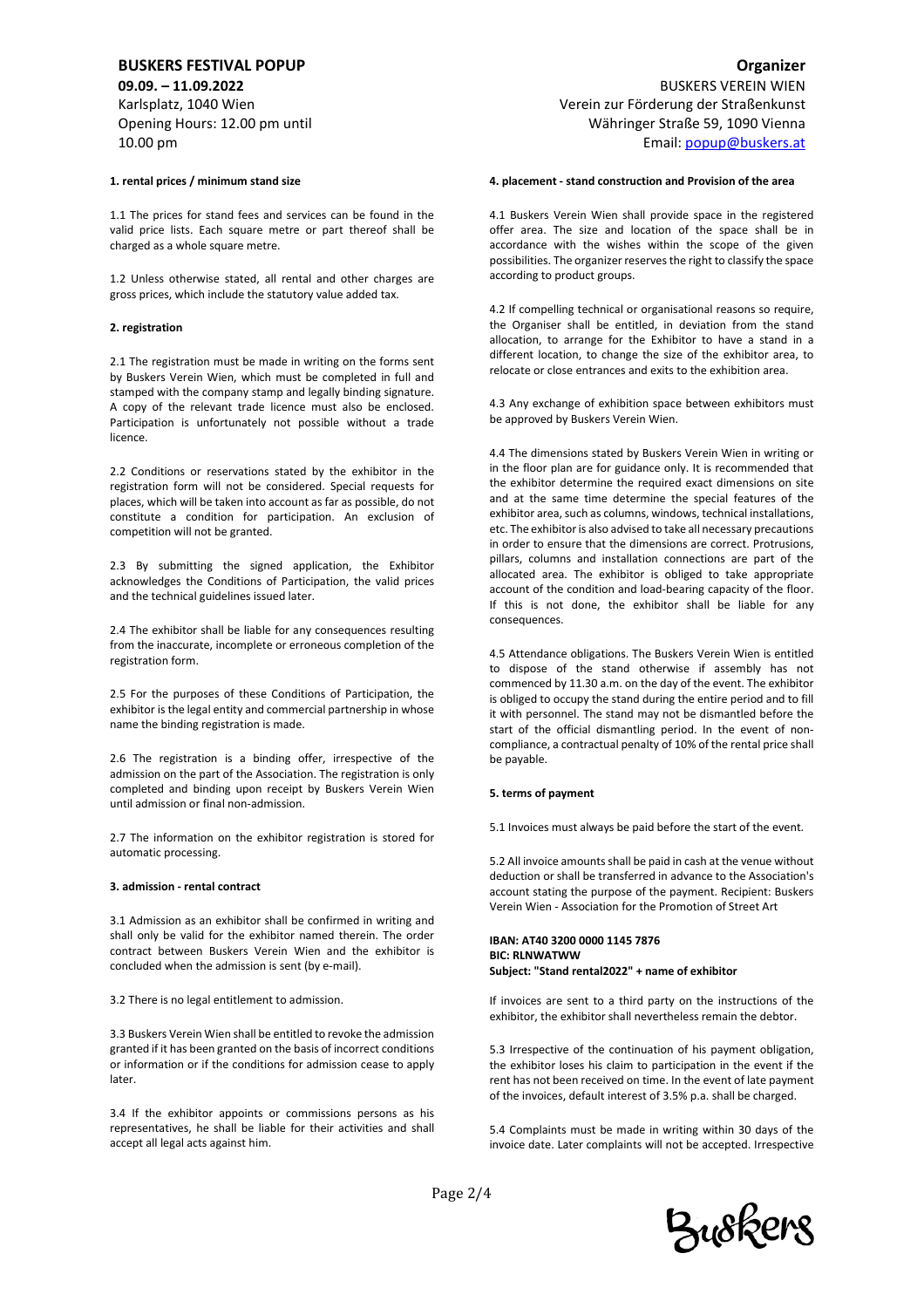# **BUSKERS FESTIVAL POPUP**

**09.09. – 11.09.2022** Karlsplatz, 1040 Wien Opening Hours: 12.00 pm until 10.00 pm

of this, the unobjected part of the invoice must be paid within the payment period.

#### **6. co-exhibitors and additionally represented entrepreneurs**

6.1 The exhibitor shall not be entitled to sublet or otherwise transfer the stand allocated to him to third parties or to advertise for undisclosed companies without permission.

6.2 The use of the order space for other companies, whether these companies appear with their own personnel and their own products (additionally represented companies), must be notified in writing. These companies shall also be regarded as "coexhibitors or additionally represented companies" if they have close economic or organisational ties to the main exhibitor.

#### **7. withdrawal and non-participation**

7.1 Withdrawal is possible in writing up to four weeks before the event. Thereafter, a cancellation fee of 20% of the rental price shall be payable.

7.2 Once admission has been granted (the date of the e-mail from Buskers Verein Wien applies to the admission), cancellation or reduction of the stand area is only possible under the following conditions: up to one week before the start of the event, the rental fee of 50% is payable; from one week before the start of the event, the entire rental fee including the actual costs incurred is payable.

7.3 The replacement of occupied space by the space to preserve the overall visual appearance does not release the exhibitor from his obligation to pay. If the exhibitor does not occupy the stand space allocated to him and if this space can be rented elsewhere by the Organiser (no occupancy by exchange), the exhibitor shall pay 25% of the rental price.

### **8. products**

Only those goods or services may be exhibited which belong to the respective product areas and have been announced in advance. Non-approved goods may be removed by Buskers Verein Wien at the exhibitor's expense.

#### **9 Technical Services, Services**

Within the stand, installations can also be carried out by approved and recognised specialist companies, which must be notified to the Buskers Verein Wien on request. The Buskers Verein Wien is entitled, but not obliged, to inspect the installations. In the event of damage, the exhibitor shall be liable for any damage caused by the installation.

The exhibitor is liable for all damage caused by uncontrolled removal of energy.

#### **10. cleaning**

The Buskers Verein Wien is responsible for cleaning the aisles in the exhibition area. The exhibitors are responsible for cleaning the stands. It must be completed by 11.00 pm on the day of the

BUSKERS VEREIN WIEN Verein zur Förderung der Straßenkunst Währinger Straße 59, 1090 Vienna Email[: popup@buskers.at](mailto:popup@buskers.at)

event.

## **11. supervision**

11.1 Buskers Verein Wien shall assume general supervision of the venue without liability for loss or damage.

11.2 The Exhibitor shall be responsible for the duty of care with regard to the stand and exhibits as well as for ensuring fire safety.

## **12. advertising, press, specialist contracts**

12.1 Free advertising of any kind is only permitted within the stand. Advertising outside the order stand - in particular on the floor - is not permitted.

12.2 Advertising for third parties as well as advertising containing comparisons with goods of other exhibitors is not permitted. Buskers Verein Wien shall be entitled to prohibit the issue or display of advertising material which may give rise to complaints and to secure existing stocks of such material for the duration of the event.

#### **13. demonstrations - communications technology**

13.1 The operation of loudspeaker and music systems as well as video and photo demonstrations in the order stand require the approval of the Buskers Verein Wien. Permission is granted on condition that the work in the surrounding stands is not impaired.

13.2 Passage areas may not be used as auditoriums. The demonstrations must be discontinued in the event of a stowage of visitors. In case of doubt or dispute, the Buskers Verein Wien shall decide.

13.3 For musical performances of any kind, permission from the state-approved Society of Authors, Composers and Music Publishers (AKM) is required under the conditions of the Copyright Act.

#### **14 Exclusion of liability and exhibition insurance**

14.1 Buskers Verein Wien does not assume any duty of care for exhibition goods and stand furnishings and excludes any liability for damage and loss. The exclusion of liability shall not be restricted by the security measures taken by Buskers Verein Wien. The Vienna Buskers Association itself shall only be liable in the event of intent or gross negligence.

14.2 The exhibitor shall be liable for all damages arising from his participation in the event. His own fault shall be equal to that of his vicarious agents, relatives and agents.

14.3 Any damage occurring must be reported immediately to the police, the insurance company and Buskers Verein Wien.

#### **15. liability insurance**

15.1 The Exhibitor himself shall be liable for all damage suffered by third parties or by third parties on the Exhibitor's stand or for